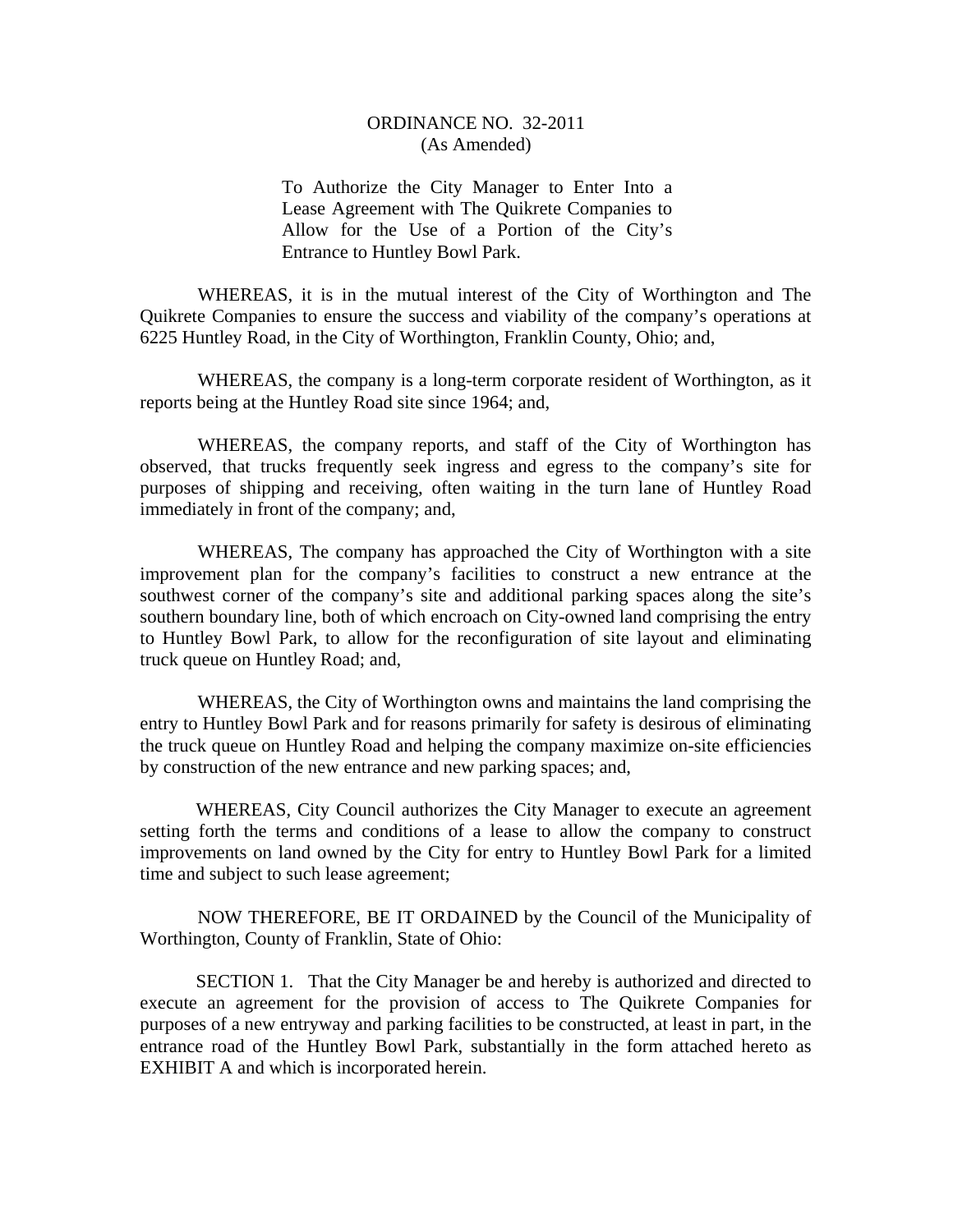## ORDINANCE NO. 32-2011 (As Amended)

 SECTION 2. That notice of passage of this Ordinance shall be by publication of a notice, one time, in a newspaper of general circulation in the City setting forth the title and effective date of the Ordinance and a statement that the Ordinance is on file in the office of the Clerk of Council, and that this Ordinance shall take effect and be in force from and after the earliest period allowed by law and by the Charter of the City of Worthington, Ohio.

Passed September 19, 2011

 $[\text{Sigma on File}]$ President Pro-Tem of Council

Attest:

[Signature on File]\_\_\_\_\_\_\_\_\_\_\_\_\_\_\_\_\_\_\_ P.H. September 19, 2011 Clerk of Council Effective October 12, 2011

Introduced September 6, 2011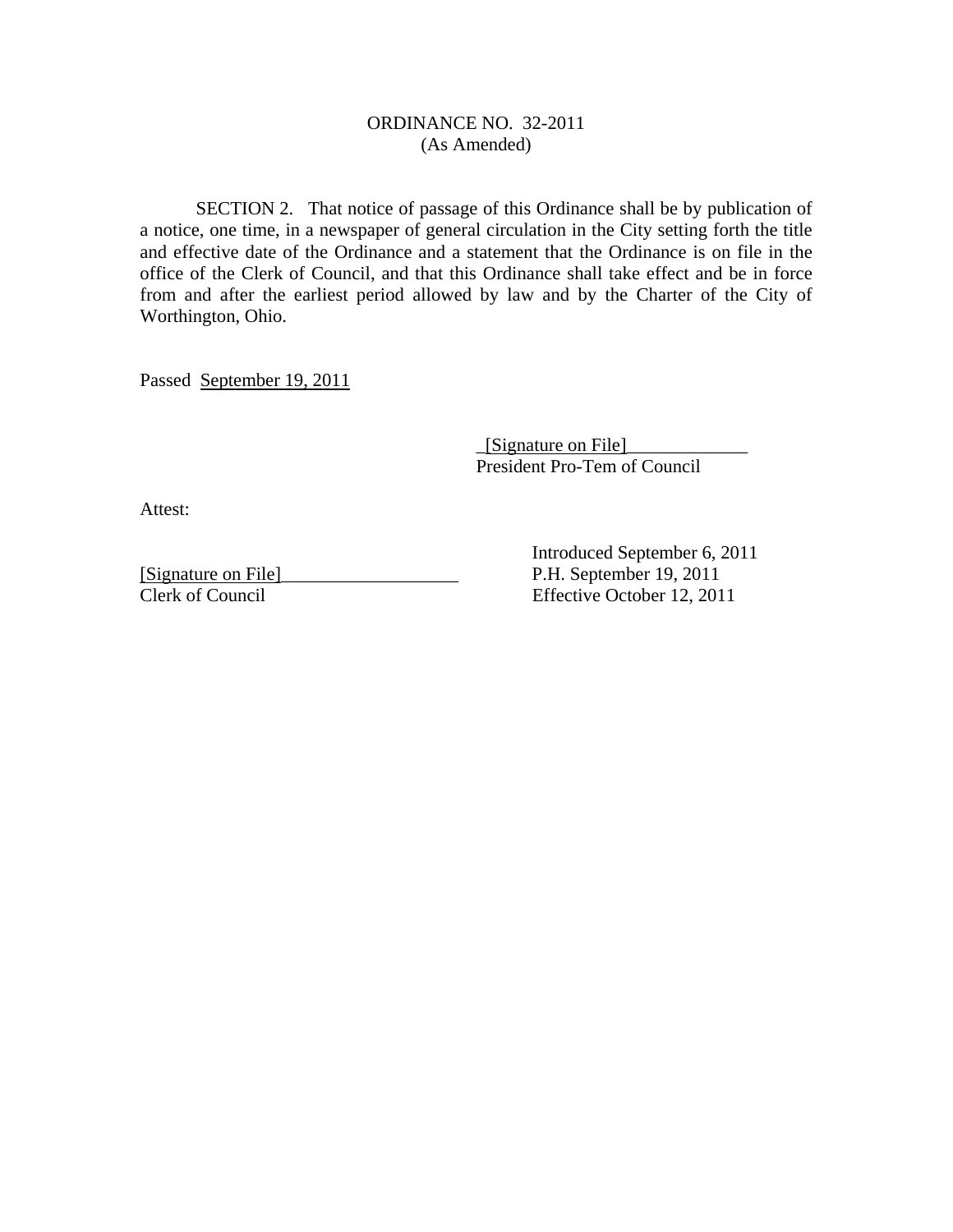## **EXHIBIT A**

## **LEASE AGREEMENT**

This lease agreement ("Agreement") is executed on this day of \_\_\_\_\_\_\_\_\_, 2011 (the "Effective Date"), by and between The Quikrete Companies (the "Lessee") and the City of Worthington, Ohio, an Ohio Municipal Corporation, Franklin County, Ohio, (the "City") pursuant to the granting of a lease by the City to the Lessee to permit the Lessee to use the entrance driveway to Huntley Bowl Park, 6199 Huntley Road, to allow access to and for Lessee-owned property at 6225 Huntley Road.

THAT, WHEREAS, The City and the Lessee wish to enter a mutually advantageous arrangement whereby in consideration of an annual payment for and the assumption of full maintenance responsibilities to the entrance driveway to Huntley Bowl Park, the Lessee may use the driveway for access to its facility for the construction of improvements in substantially the same form as proposed in its October 25, 2005 site plan, which is attached hereto as EXHIBIT I and incorporated herein (the "Improvements"), it is hereby agreed as follows:

- I. The Lessee and the City acknowledge that the construction of a new entrance and additional parking spaces along the southern boundary line of the Lessee-owned property at 6225 Huntley Road, with such improvements encroaching on the City-owned entry to Huntley Bowl Park, gives rise to this Agreement and allows for the reconfiguration of site layout and eliminating truck queues on Huntley Road
- II. The lease consists of the entire entrance driveway to Huntley Bowl Park beginning at Huntley Road and terminating at the Lessee's chainlink fence line at the western boundary of its site at 6225 Huntley Road, which area is defined to be 60 feet in width and 390.1 feet in length and as further described in the September 24, 2010 survey attached in EXHIBIT II attached hereto and incorporated herein (the "Property").
- II. That the initial lease period is for three (3) years from the Effective Date and may be renewed one-time for an equal renewal period ("Lease Term"). Should either party wish to terminate this Agreement, written notice shall be provided no less than ninety (90) days prior to the expiration of the Lease Term. No less than ninety (90) days after the commencement of each one-year period during the Lease Term, the Lessee shall make a payment to the City of Two Thousand Six Hundred Eighty-Seven dollars (\$2,687), calculated at the rate of \$5,000 per acre. Failure of the Lessee to make the annual payment within the time period specified shall constitute default under this Agreement.
- III. The Lessee shall pay all costs associated with the Improvements to the Property including but not limited to resurfacing the existing driveway,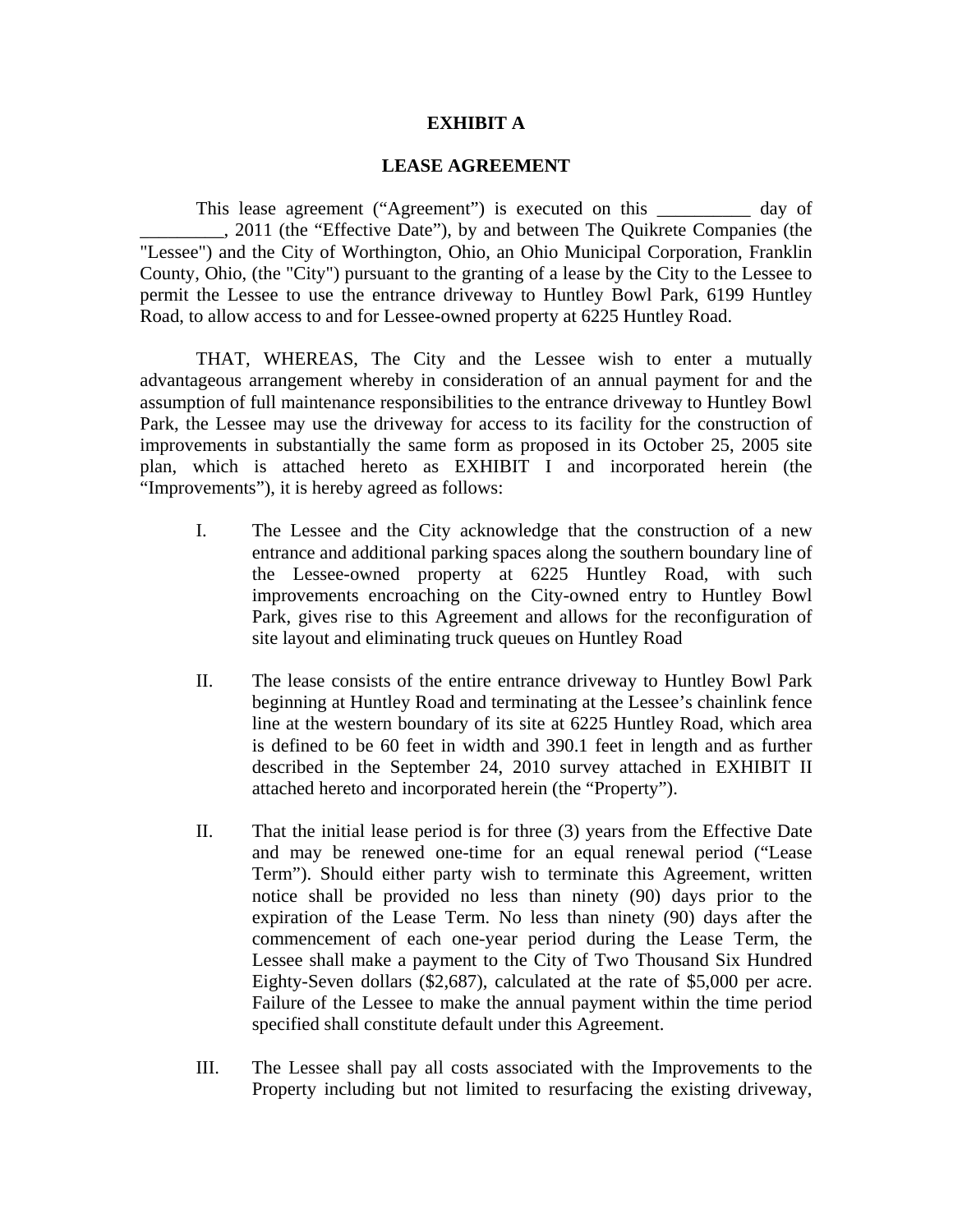construction of new driveway and parking areas and all appurtenances including storm drainage, security improvements, and proper gate and signage. Plans for construction of the Improvements shall be approved by the City Engineer prior to commencement of any construction within the Property. The Lessee shall be responsible for the procurement of any necessary approvals, permits or variances including associated fees.

- IV. The Lessee is responsible for paying all costs associated with the maintenance of the Property including driveways, parking areas and all appurtenances. The Lessee shall keep the Property as reasonably clean as possible at all times and shall be responsible for snow and ice removal thereon.
- V. The Lessee agrees to take all actions necessary to ensure ready and immediate patron access through the Property to the Huntley Bowl Park during park hours of operation, as well as relinquish to the City full and complete control of the Property, including the use of any improvements thereto, as may be required by the City during an emergency or other event requiring the City's total use and control of the Property for purposes of public safety and securing public property from damage and harm.
- VI. The Lessee shall hold the City of Worthington, its officials, and employees free and harmless from any and all claims for damages of every nature arising or growing out of the construction of the Improvements, or use or maintenance of the Property and shall defend, at its own cost and expense, any suit or action as may be brought against the City of Worthington arising from activities under this Agreement.
- VII. The Lessee shall carry at least the following minimum amounts of insurance: General Public Liability Insurance, on an occurrence basis, in an amount not less than One Million Dollars (\$1,000,000) for injuries, including those resulting in death, to any one person, and an amount not less than Two Million Dollars (\$2,000,000) for damages on account of any one accident or occurrence; and Property Damage Insurance on an occurrence basis in an amount not less than Five Hundred Thousand Dollars (\$500,000) for damages on account of any one accident or occurrence (collectively, the "Insurance").

Insurance shall be maintained in full force and effect during the Lease Term and shall protect the City, its officials, employees, agents and representatives from claims for damages to persons or property arising in any manner from the negligent, reckless, wrongful or criminal acts, errors or omissions of the Lessee, contractors, their employees, agents, or representatives. Certificates of Insurance naming the City as additional insured shall be obtained and filed with the City prior to execution of this